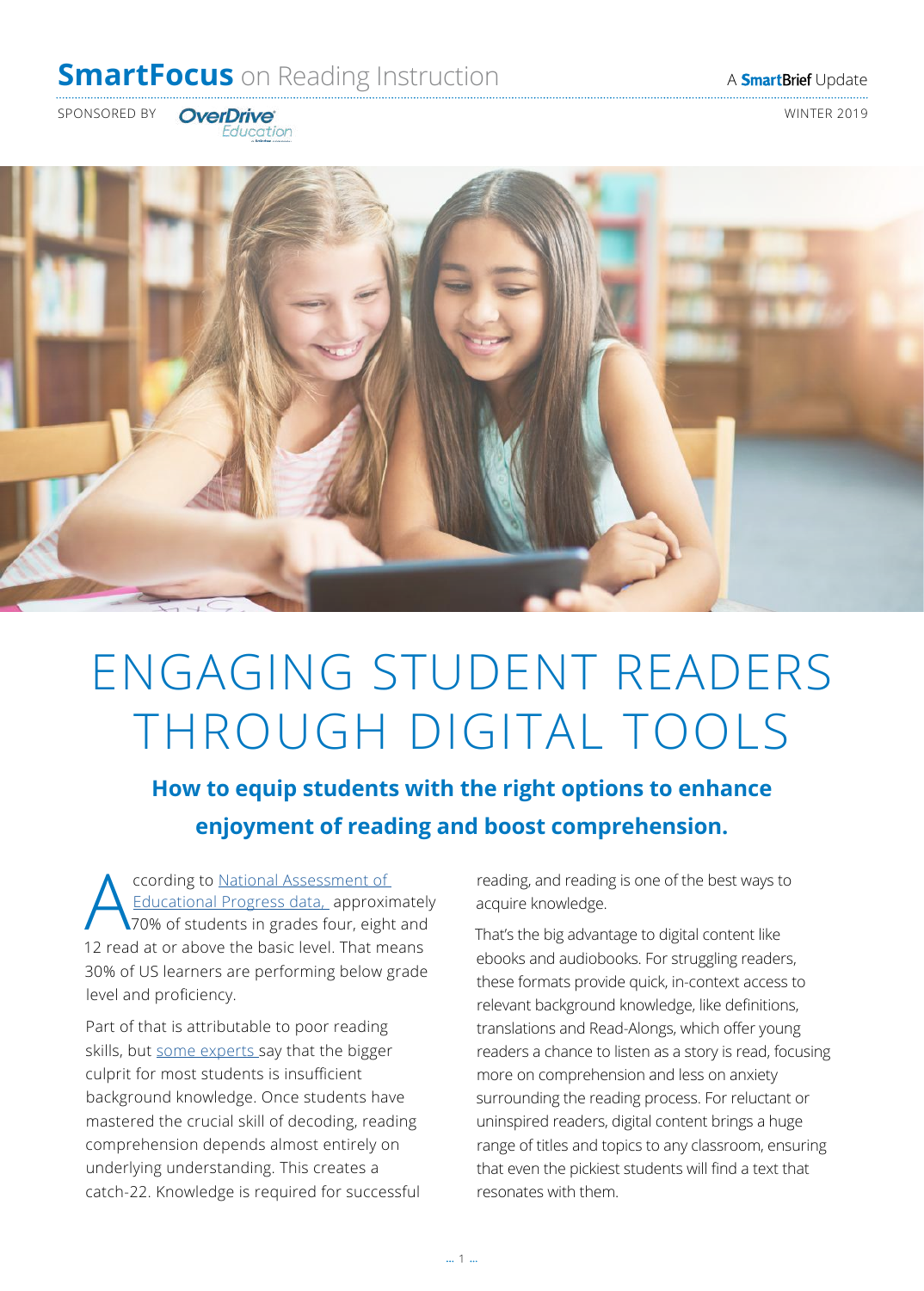## CULTIVATING READING ENJOYMENT

[Research shows](https://journals.sagepub.com/doi/10.3102/00346543070002151) that students who enjoy tasks like reading are more persistent and more likely to stick with them over time. They pay closer attention, focus more keenly, acquire more knowledge and feel more successful.

Here are four ways to use digital content to meet students' reading needs, foster enjoyment and get them reading more:

### **1. MAKE IT ACCESSIBLE.**

"Digital reading increases access to books," asserts Tiffany Bem, librarian and media specialist at Rio [Rancho Middle School i](https://rioranchomiddle.rrps.net/)n Rio Rancho, N.M. "Students are very comfortable with technology, and many seem to feel that reading on a device is 'cooler.'" This creates more opportunities for students to read outside of school. Customization also drives accessibility. Students can adjust font style and size for easier reading. Some digital content even includes visual cues and word matching, audiobook options for expressive reading and titles in native tongues. Screen reading also provides privacy for students who may be reading below grade level. Reducing self-consciousness and fear of judgment empowers students to read appropriate texts while they build skills and stamina.

### **2. APPEAL TO DIGITAL NATIVES.**

"Digital content builds on many students' love of technology by allowing them to incorporate technology into their reading," says David Saia, librarian at [Heim Middle School](https://www.williamsvillek12.org/heimmiddle/) in Williamsville, N.Y. "I recently surveyed our student body and nearly

40% indicated that they preferred reading electronic text to print text."

### **3. DELIVER RELEVANT TITLES.**

Nobody enjoys reading something they're not interested in. Digital libraries make it possible to guide students to appropriate high-interest texts in various formats: ebooks, audiobooks, Read-Alongs and graphic novels. "Students take ownership of understanding the piece and relating it to their own lives or to something else they are familiar with, which increases the personal relevance of what they read and also helps them to remember," says Bem, who was the first in her district to promote digital reading on a school-wide level.

#### **4. PERSONALIZE YOUR INSTRUCTION.**

Teachers can monitor how long and how often students are reading and make sure the books on their virtual shelves are sufficient for assignments and appropriate for their reading levels. Some platforms, like [OverDrive Education's](https://meet.soraapp.com/)  [Sora app](https://meet.soraapp.com/), enable teachers to review students' notes and highlights using Google Classroom. "Looking at their notes, questions and vocabulary gaps informs instruction because it gives concrete data on what the student is struggling or engaging with," explains Patti Carlyle, K-12 specialist with OverDrive. "You can uncover the parts of a text that are compelling or problematic and design interventions to help the student engage more deeply with the material. And if there's overlap across multiple students, you can use that data to review with the whole class."

of the [Heim](https://www.williamsvillek12.org/heimmiddle/)  [Middle School](https://www.williamsvillek12.org/heimmiddle/) (NY) student body indicated that they preferred reading electronic text to print text

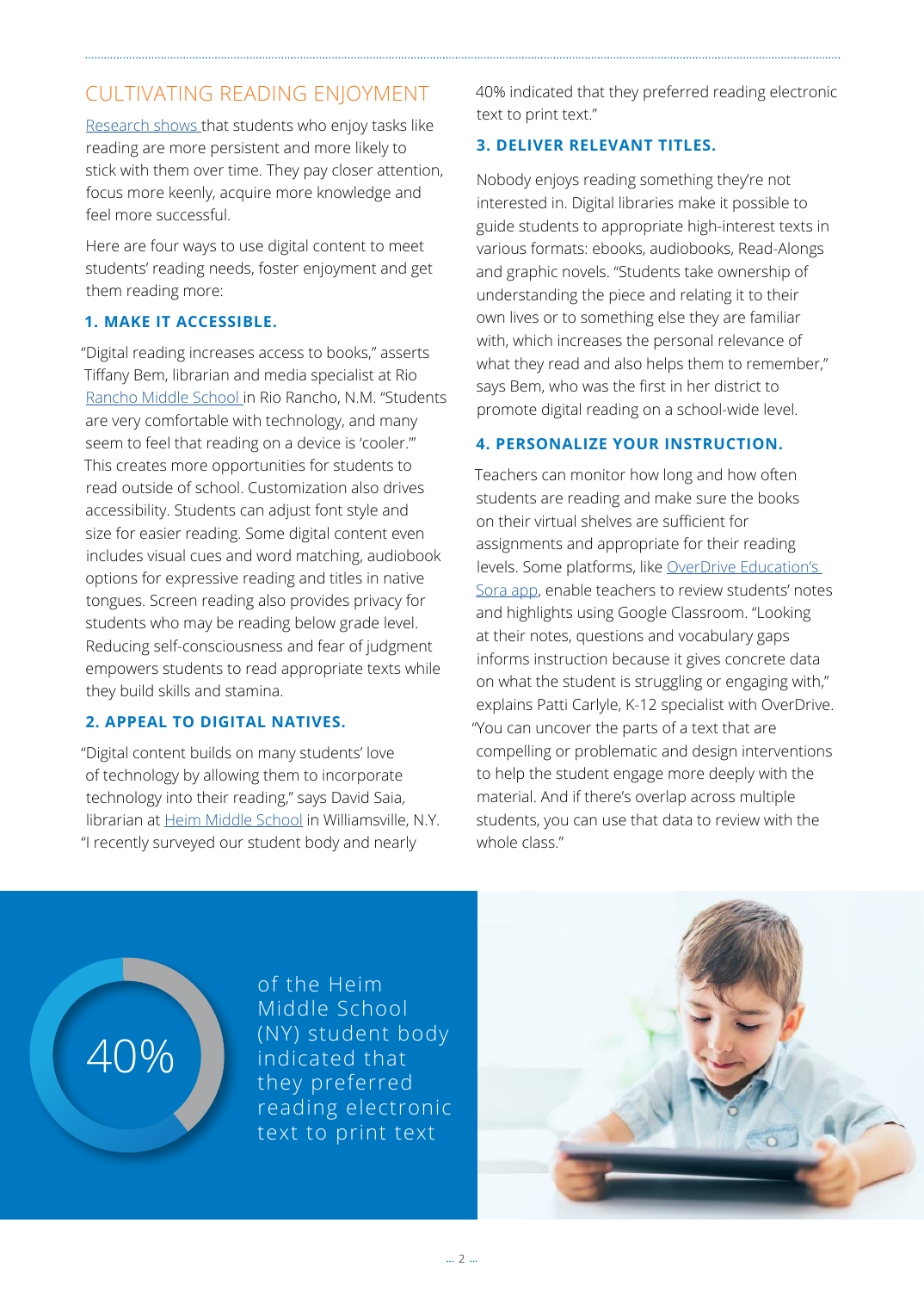## TALES FROM THE REAL WORLD

Use these ideas to take advantage of digital texts or to inspire your own activities:

#### ■ **INTEGRATE WITH OTHER CLASSROOM**

**TECHNOLOGY.** "Teachers can use Sora on their smart boards and show the students different things they are looking for, then have students replicate the activity or reading skill in their own digital books and share it with the instructor," Bem says. "Some of my teachers check out an audiobook on Sora then play it on Fridays for their classes. The students can't wait until the next installment!"

#### ■ **MODEL THE HABITS OF A GOOD READER.**

Sharing your own love of reading with students conveys skills and shows that reading is a lifelong hobby. "One strategy would be to model reading discovery, such as sharing favorite quotes or sections in stories with students and discuss why they are meaningful," Saia says. "Students could be asked to share their own favorites, which they will probably be reluctant to do, but it will open them up to looking for places in stories where text is meaningful to them."

■ **MAKE IT A GAME.** "Plan a scavenger hunt of vocab words in the text," Carlyle suggests. "Have groups or each student find the words, define them, then write a new sentence in a note. Export and share the results, then vote on the funniest or most creative sentence for each word." Digital reading apps like Sora also challenge students to unlock achievement badges, creating additional motivation to read.

**E LET STUDENTS LEAD LEARNING.** "One of our teachers uses a 'daily definer,' a student whose job is to check the online dictionary in Sora and define words for the rest of the class," Saia notes. "Students like the responsibility and enjoy using the technology in a way that is approved for class use."

## **SORA IN ACTION**

W hen accessibility,<br>W fun and personalization are incorporated, student success in reading has so much potential.

In one Maine district, **digital book checkouts skyrocketed 200%** when OverDrive's Sora student reading app was introduced in August 2018. This digital collection includes all three grade level bands - elementary, middle and high school.

In a California district, **checkouts have doubled** each month since Sora was rolled out. The unique users or the individual students using ebooks — have doubled as well.



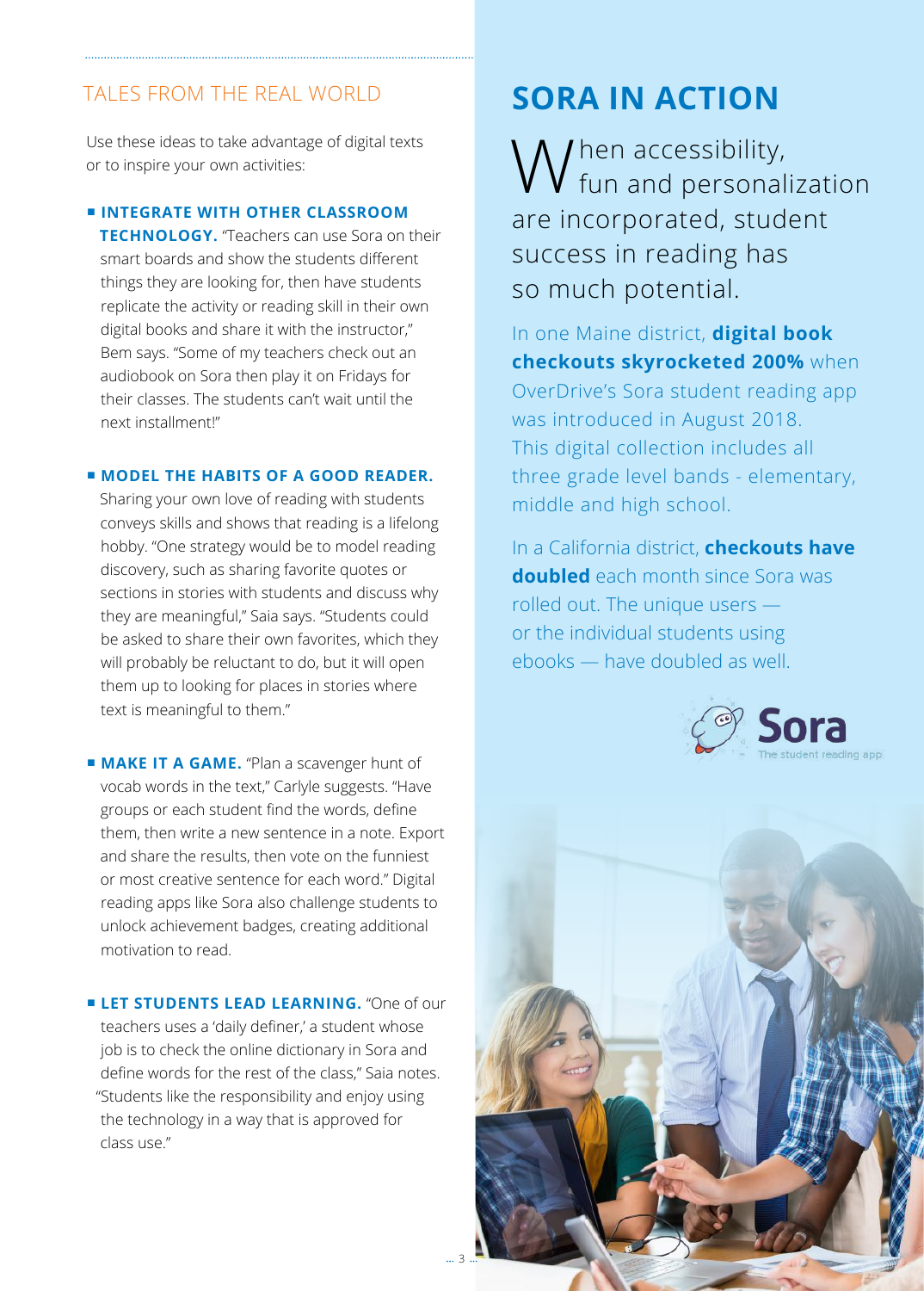# **DEEP READING**  WITH DIGITAL TEXTS

**D** aniel Willingham, a University of Virginia psychology professor and author, studies the brain science of reading. In an op-ed for the New York Times, he states that students' understanding of text depends more on their background knowledge and vocabulary than actual reading skills and techniques.

When students read for knowledge acquisition, they are gathering valuable background and contextual information necessary to more deeply understand the text they're currently using and texts they'll read later. And digital texts make that easier. In fact, a [landmark study](https://journals.sagepub.com/doi/abs/10.1177/1086296X11421979) of reading comprehension, digital texts and prior knowledge from the University of Rhode Island found that reading online has other benefits to support deep reading.

With screen reading, students have more opportunities to interact with text — highlighting, word look-up, links and, in some cases, audio and video. And with digital content, they build critical thinking skills by deciding how to take advantage of additional resources embedded in the text, such as definitions and other supporting contextual information that sheds light on the story itself.

The easy access to more information creates a deeper understanding of what students are reading, which boosts background knowledge, encourages progress and instills a feeling of success. These factors combine to help students learn more from reading and get more enjoyment from it, too.